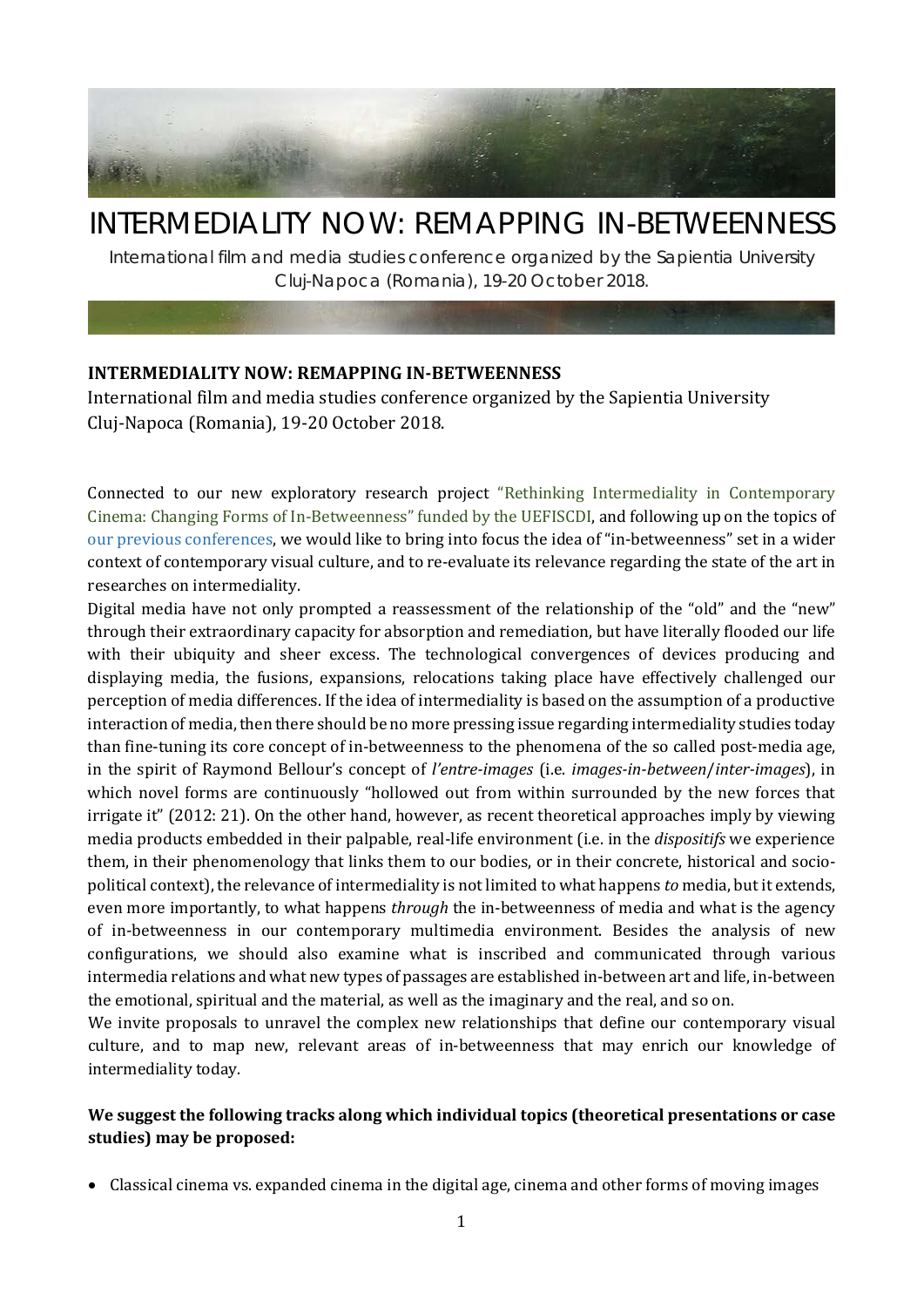- The cinematic, the photographic, the theatrical, the painterly as transversal concepts (applicable "outside" their media boundaries) in the aesthetic of contemporary art and media
- *L-entre images* (inter-images) today: new passages between the visual arts in the digital age
- In-between the real and the intermedial, the immediate and the hypermediated, bodies and media, the sensual and the abstract
- Intermedial strategies in the aesthetic or the curating practices of contemporary art and media, the politics of intermediality, the "messages" of in-betweenness
- New technologies and experiences of in-betweenness: e.g. 3D, VR cinema, computer games
- "In-betweenness" in between theories: concepts of liminality articulated/applied through theories of intermediality, media convergence, transmediality, philosophy, media archaeology and ecology, intersections of media and cultural studies etc.

# **Confirmed keynote speakers:**



**MARTINE BEUGNET**, Professor in Visual Studies at the Paris Diderot University. Her current research interests include: cinema and video art (phenomenology, aesthetics, reception), forms and practices of the moving image in the era of the digital, and the relationship between the arts. She is the author of *Claire Denis* (2004); *Proust at the Movies* (with Marion Schmid, 2005); *Cinema and Sensation: French Film and the Art of Transgression* (2007). Her latest books are on the aesthetic of the blur in cinema: *Indefinite Visions: Cinema and the Attractions of Uncertainty* (with A. Cameron and A.

Fetveit, 2017) and *L'attrait du flou* (*The Attraction of the Blur*, 2017). (See a presentation of her latest book <u>here</u>.)



**THOMAS ELSAESSER**, Professor Emeritus of the University of Amsterdam and Visiting Professor at Columbia University. Besides publishing over 200 essays in journals and collections, he has authored, edited and co-edited some 20 volumes on film history, film theory, media archaeology and new media. Among his recent books as author are: (with Malte Hagener) *Film Theory – An Introduction through the Senses*(2010) and *Film History as Media Archaeology* (2016). He is currently completing a book on *European Cinema and Continental Thought: Film as Thought Experiment* (2018). He is also writer-director of the documentary film, *The Sun Island* (2017) which

premiered at the Kassel Documentary Festival in November 2017. The conference will also include a screening of this film. (See a review of this film as a kind of "auto-media-archaeology" [here.\)](http://www.mediapolisjournal.com/2018/01/the-sun-island/)

# **Submission of proposals**

We invite proposals both for individual papers and pre-constituted panels. Panels may consist of 3 or 4 speakers.

**Deadline for the submission of proposals: June 30, 2018.**

Please fill in one of the **SUBMISSION FORMS below:**

# **[INDIVIDUAL PROPOSAL](https://goo.gl/forms/uVWHAriu7D3Z5GTH2)**

# **[PANEL PROPOSAL](https://goo.gl/forms/Vwot36JxaVn0vdDv2)**